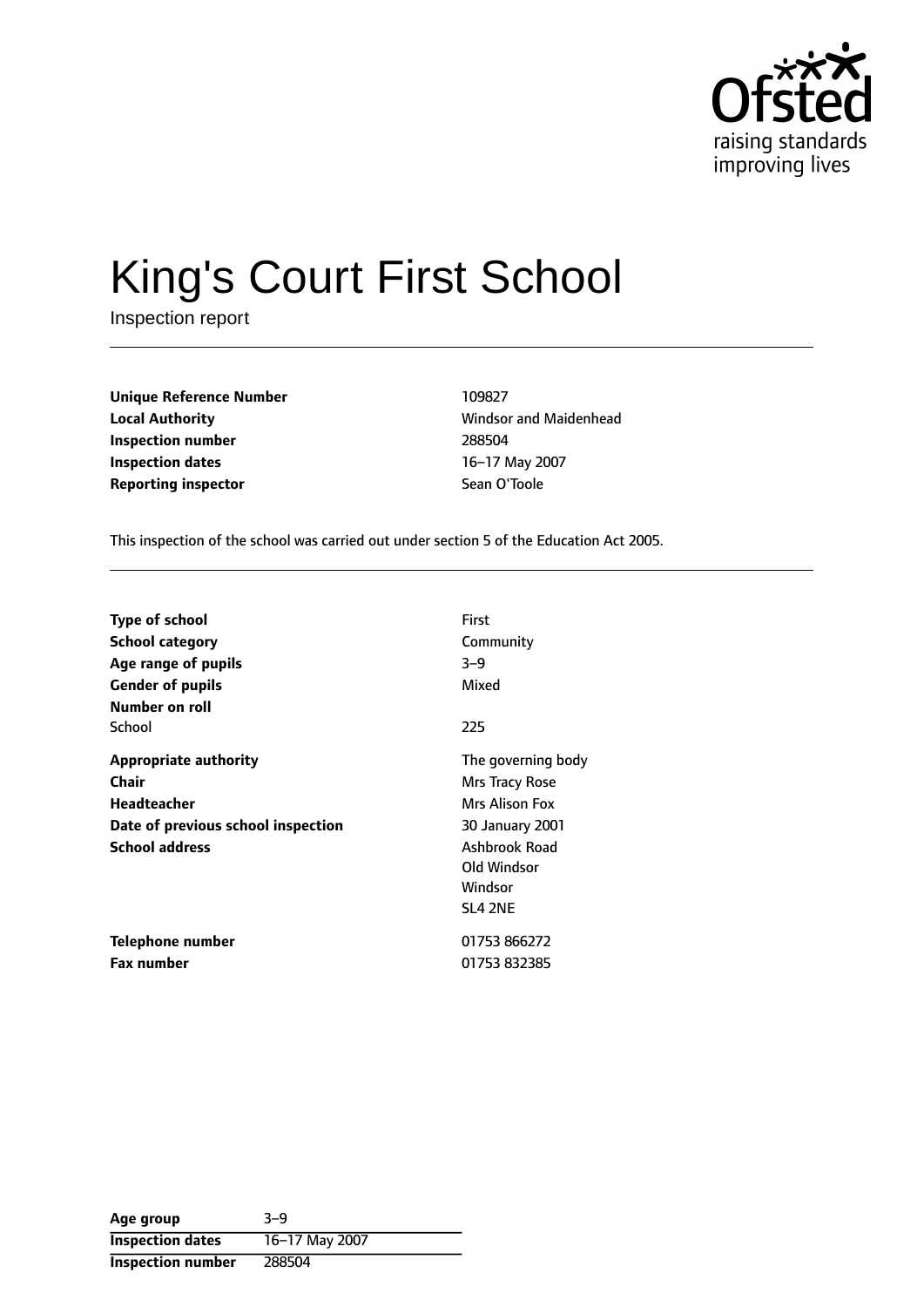.

© Crown copyright 2007

#### Website: www.ofsted.gov.uk

This document may be reproduced in whole or in part for non-commercial educational purposes, provided that the information quoted is reproduced without adaptation and the source and date of publication are stated.

Further copies of this report are obtainable from the school. Under the Education Act 2005, the school must provide a copy of this report free of charge to certain categories of people. A charge not exceeding the full cost of reproduction may be made for any other copies supplied.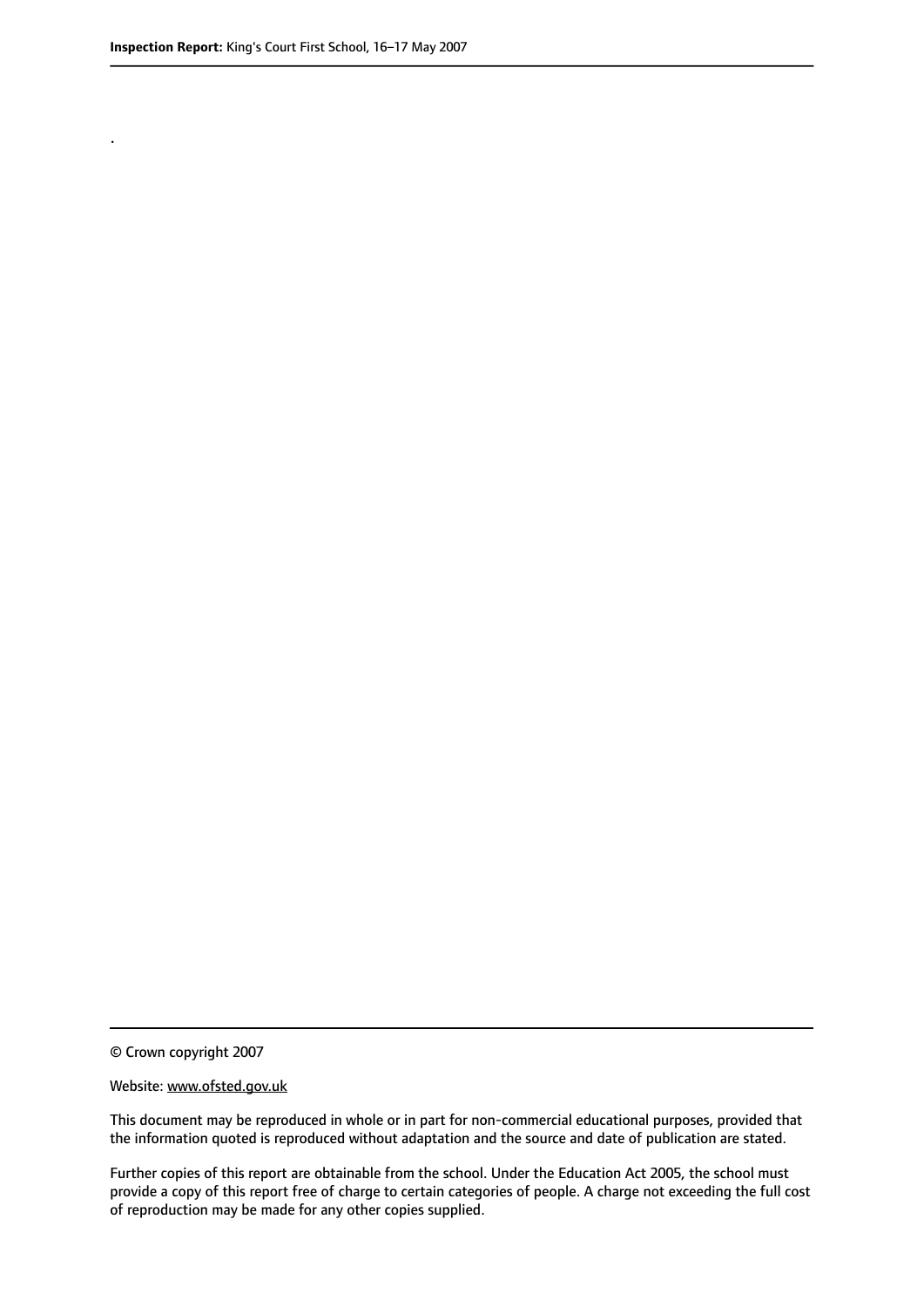# **Introduction**

The inspection was carried out by two Additional Inspectors.

## **Description of the school**

The school is located in an area of economic advantage and admits children from a wide area. Few children are eligible for free school meals. A low percentage have learning difficulties and an average proportion have statements of special educational needs. About three-quarters come from White British backgrounds. Four Polish speakers are at an early stage of learning English. Children start school with a wide range of abilities; attainment on admission to Year 1 is above average. The school has the Healthy Schools Award and the Activemark. There have been some recent staff changes.

## **Key for inspection grades**

| Grade 1 | Outstanding  |
|---------|--------------|
| Grade 2 | Good         |
| Grade 3 | Satisfactory |
| Grade 4 | Inadequate   |
|         |              |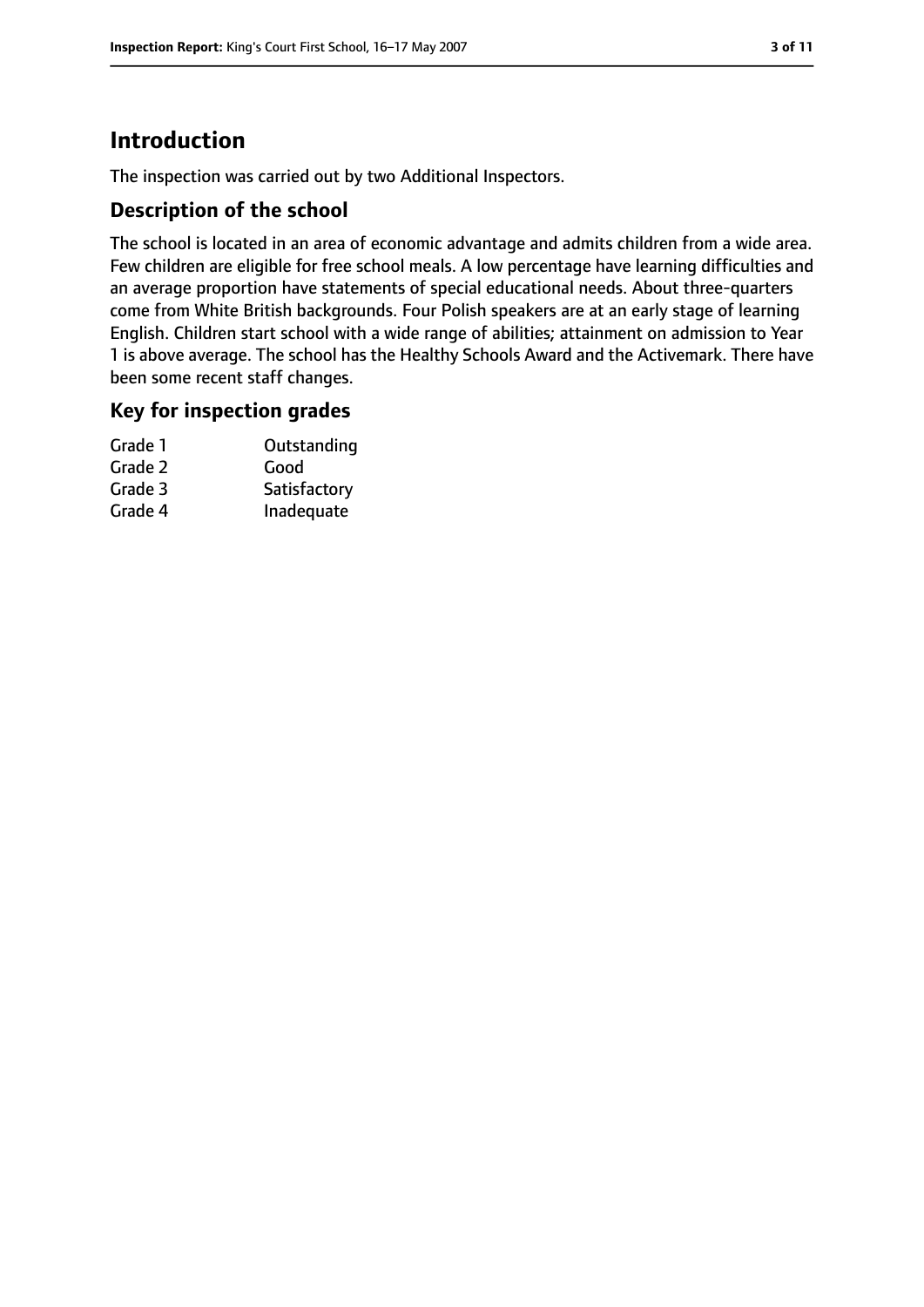# **Overall effectiveness of the school**

#### **Grade: 2**

The staff, parents and governors work together very well to fulfil the school's motto, 'A school for the children'. At the heart of its work is a commitment to creating an environment in which children thrive. This good school has several outstanding features which contribute much to children's outstanding personal development and well-being. High levels of care and the focus on meeting the needs of vulnerable children are hallmarks of the school's success. As one parent said, 'It's a school whose pastoral care of pupils is first rate'.

Children make a good start in the Foundation Stage, benefiting from a challenging curriculum and highly focused teaching which fosters academic and personal skills. The outstanding curriculum contributes much to children's love of learning and enhances their personal and social development. Behaviour and relationships are excellent. Children are highly motivated, work productively and achieve well. By the time they leave the school standards in English and mathematics are well above average. This success owes much to the excellent progress in developing early reading and writing skills in Years 1 and 2. Although the children use computers to support their work in other subjects they lack confidence in information and communication technology (ICT), especially word processing. There is a lack of some equipment which also hampers progress.

Children are prepared excellently for the future. Their grasp of how to live healthily through eating well and taking plenty of exercise contributes greatly to their well-being. They confidently participate in a wide range of community activities and the school council has recently been involved in interviewing prospective headteachers. Excellent personal qualities are nurtured by the staff who are ambitious to see every child succeed. Good teaching, excellent support for those with learning difficulties and high levels of parental support underpin the school's work. Teachers and support staff know the children well and plan and prepare thoroughly. They encourage independence and use praise to motivate and inspire. Work is marked regularly but does not provide sufficient guidance or targets to help the children to improve.

The school is led and managed well and governors provide much support. Staff work together and have successfully tackled issues from the previous inspection which has led to good improvement in provision and higher standards. They are focused on improvement and have the capacity to succeed. For example, plans are in hand to improve the provision for ICT. Summing up the school, one parent wrote, 'Every child is given the opportunity to shine and receive the best start to their education'.

## **What the school should do to improve further**

- Raise standards in ICT by improving the resources and providing more opportunities for children to learn and apply new skills.
- Sharpen up marking and target setting so that the children have a clearer understanding of what they need to do to improve.

# **Achievement and standards**

#### **Grade: 2**

Children start school with levels of skill and knowledge which are about those expected for their age. They make a good start in the Foundation Stage and learn quickly. By the time they start in Year 1 most are working at levels that are in advance of those expected, especially in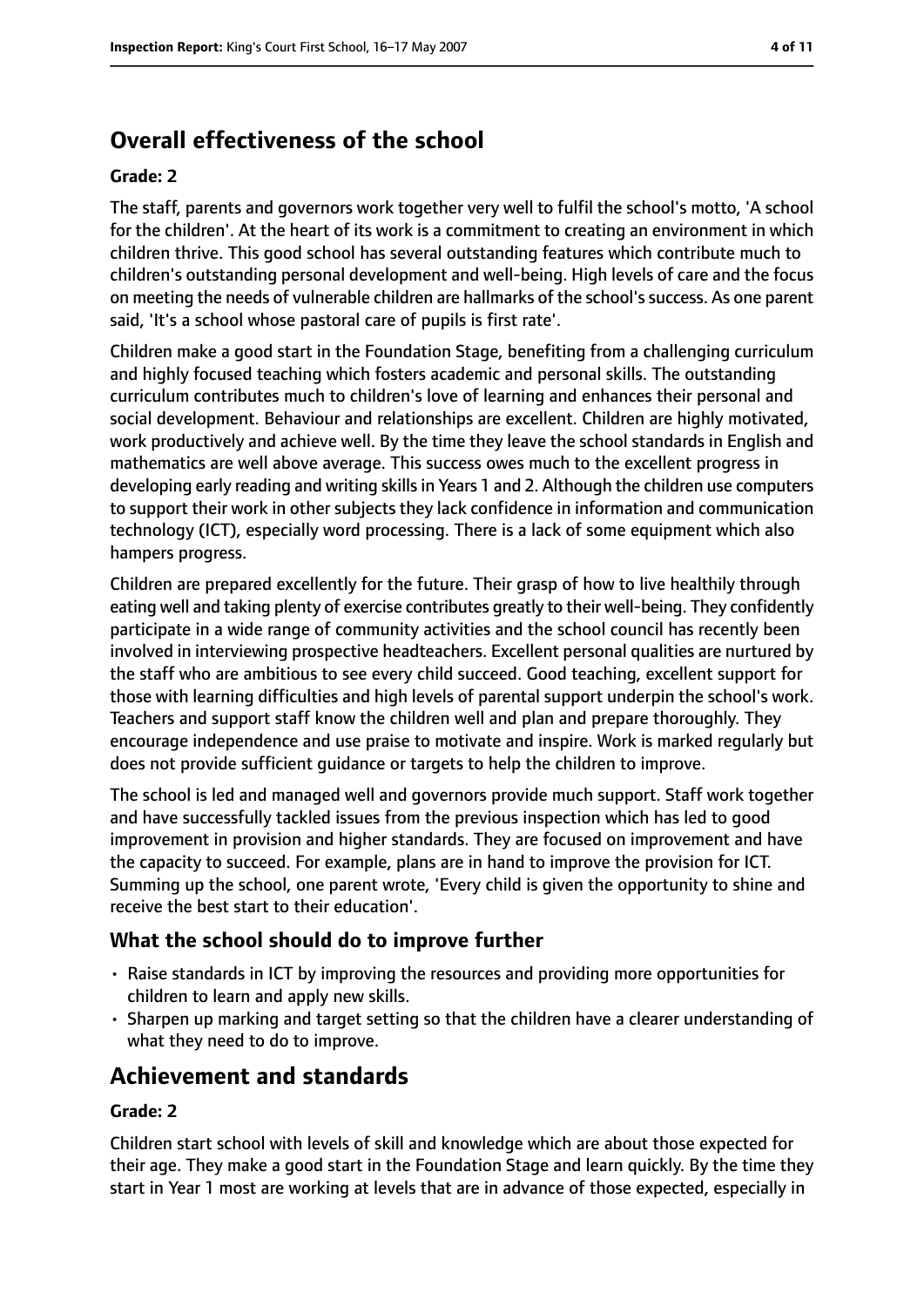their personal, social and emotional development and communication, language and literacy. Throughout the school, children are keen learners who work hard and enjoy investigating and exploring new ideas. They make good progress and achieve well. Achievement in reading and writing in Years 1 and 2 is outstanding because of the systematic and focused teaching of basic skills. By the end of Year 4 most children are working at levels that are about a year in advance of the standards expected for their age. One reason for successful learning is the stimulating curriculum which provides excellent opportunities for the children to practise and refine their literacy and numeracy skills.

The school has successfully improved standards in English and mathematics over time although children's attainment in ICT is not as high as it should be, especially in word processing. Regardless of their abilities and backgrounds children learn effectively. Those new to the country make rapid gains and quickly adjust to speaking English and they participate fully in all activities. Because of high quality support those with statements of special educational needs make exceptional progress. More able children rise to the challenge and successfully complete demanding work which leads to good success.

# **Personal development and well-being**

#### **Grade: 1**

The children have excellent spiritual, moral, social and cultural qualities, have a love of learning, appreciate the world around them and have much empathy with others. They take a lively interest in different cultures and thoroughly enjoy opportunities such as African drumming and country dancing. Newcomers are welcomed and quickly make friends in the happy atmosphere. Behaviour is exemplary and the children say that there is no bullying or rough play. Boys and girls love caring for others by acting as friendship buddies and helping younger children to learn to read. They are keenly aware of the lessfortunate and raise substantial funds for charities.

One parent wrote, 'My children have flourished here'. This is true not only in their academic performance but also in developing healthy and positive attitudes to work and play. One boy said, 'school is great fun and I have lots of friends who make me happy'. Children feel safe and confident, they are willing to have a go at new challenges, work very productively in teams and try their best. These qualities equip them excellently for the next stage of their education.

# **Quality of provision**

## **Teaching and learning**

#### **Grade: 2**

Teaching and learning are good with some outstanding features. Staff are very good at supporting and encouraging the less confident. They plan meticulously to meet the needs of the vulnerable and are expert in providing practical activities which help children to maintain concentration. Staff working with those new to learning English focus strongly on conversation and repetition so that the children quickly grasp the meaning of new words. In an excellent English lesson in Years 1 and 2 there was a real buzz of excitement because the teacher set challenging tasks, had high expectations and used perceptive questions to move learning on. Lessons are well structured and, in the Foundation Stage, sessions provide a balance between child chosen activities and opportunities to work in groups led by the teacher. Good learning habits are formed in the Nursery as children are expected to do their best and receive the support which enables them to succeed. Staff in the Foundation Stage are good at setting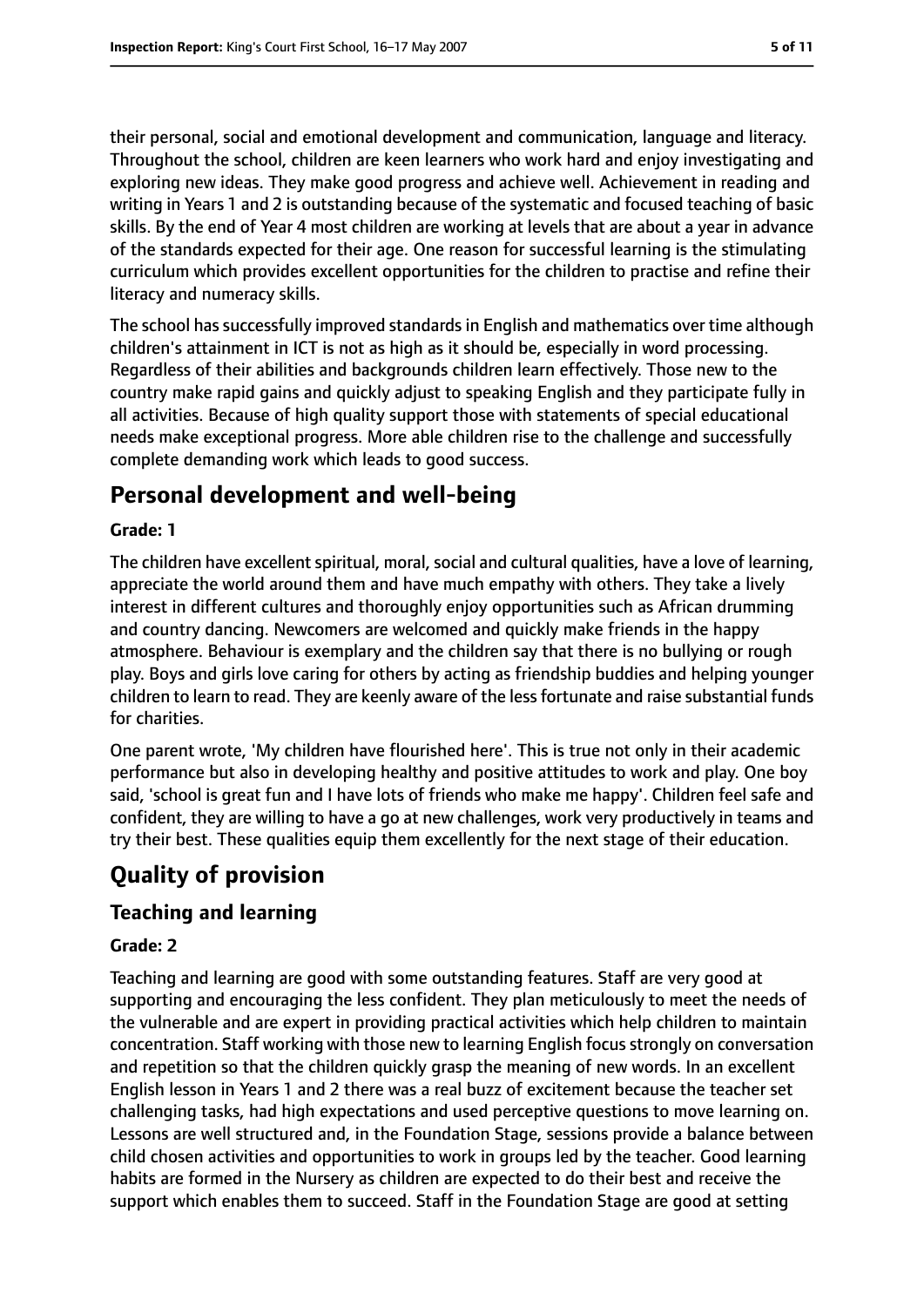targets which mostly identify the next steps in learning. Marking in Years 1 to 4 is accurate and often includes praise but staff do not make it clear what the children need to do next to improve and to achieve their targets.

## **Curriculum and other activities**

#### **Grade: 1**

One of the strengths in the Foundation Stage curriculum is the way that staff link the areas of learning so that children's experiences are meaningful and fun. Throughout the school the curriculum has a substantial impact on learning. The programme for personal, social, health and emotional development is threaded through the school's plans and inspires self-confidence. Another strength is the way that basic skills in English and mathematics are used to enhance learning in other subjects. The school provides an excellent mix of activities and the children talk excitedly about their many and varied visits, opportunities to perform in dance, drama and music and to join in sport, especially swimming. These activities contribute much to children's awareness of healthy and safe living. The school provides excellently for those with learning difficulties and other vulnerable groups. Working extensively with parents and outside agencies the staff have developed expertise in supporting children with complex needs. One thankful parent wrote, 'They have worked with my son with incredible patience and have helped him so much'.

### **Care, guidance and support**

#### **Grade: 1**

The school provides high quality care, guidance and support. All procedures to ensure children's safety and well-being are followed robustly. Staff are knowledgeable about the needs of individuals and ensure that children at an early stage of learning English, the vulnerable and those with learning difficulties are given top quality support. One parent, expressing the views of many, said, 'Children trust and believe in their teachers and feel able to talk to them about anything which concerns them'. Excellent pastoral support is enhanced through good assessment procedures which staff use to identify children's academic progress. Detailed assessments of those with learning difficulties contribute much to their learning. The staff keep good records of the children's progress and this is particularly good in the Foundation Stage. The information gives staff an overview of the performance of the children and they use the information well to plan lessons.

# **Leadership and management**

#### **Grade: 2**

All decisionstaken at the school are the result of the focus on improving standards and provision for the children. Leadership and management are good. Children and parents feel that their views are valued and that staff respond to their ideas. The headteacher takes a strong lead and has built a dedicated team who are keen to raise standards by creating an atmosphere in which children feel safe and learn effectively. Everyone is included.

There is regular monitoring of lessons and good support for colleagues new to teaching. Senior staff analyse how well the school is doing and use performance management targets to improve the quality of teaching. This has worked well and resulted in improved standards in writing. The school's plans for improvement are detailed but systems to measure success in implementing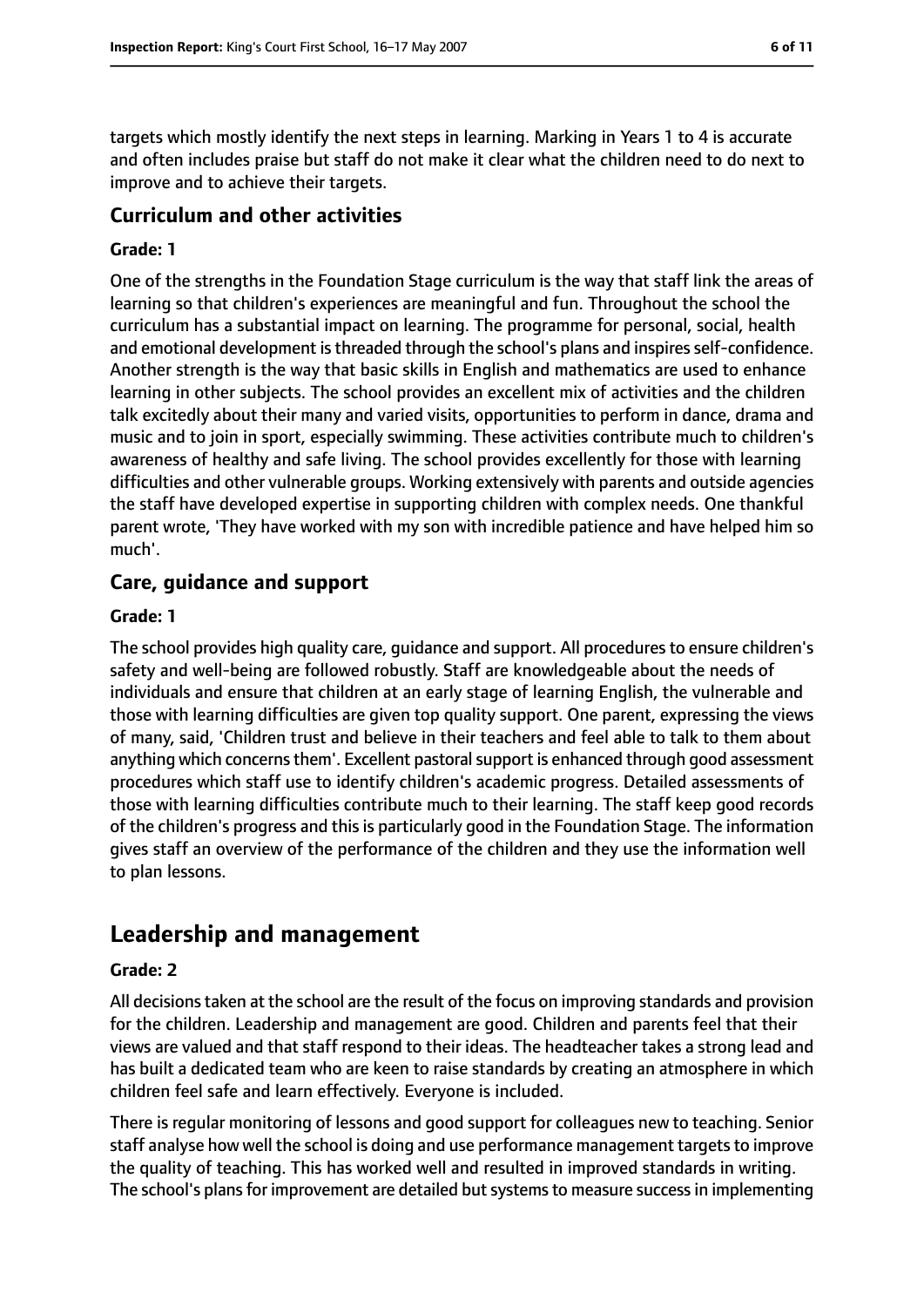them are underdeveloped. For example, the school has identified the need to improve provision for ICT but mechanisms to check on the success of this initiative are not clear enough. Governors play their part well. They are involved in identifying priorities, monitoring what the school is doing and are very supportive.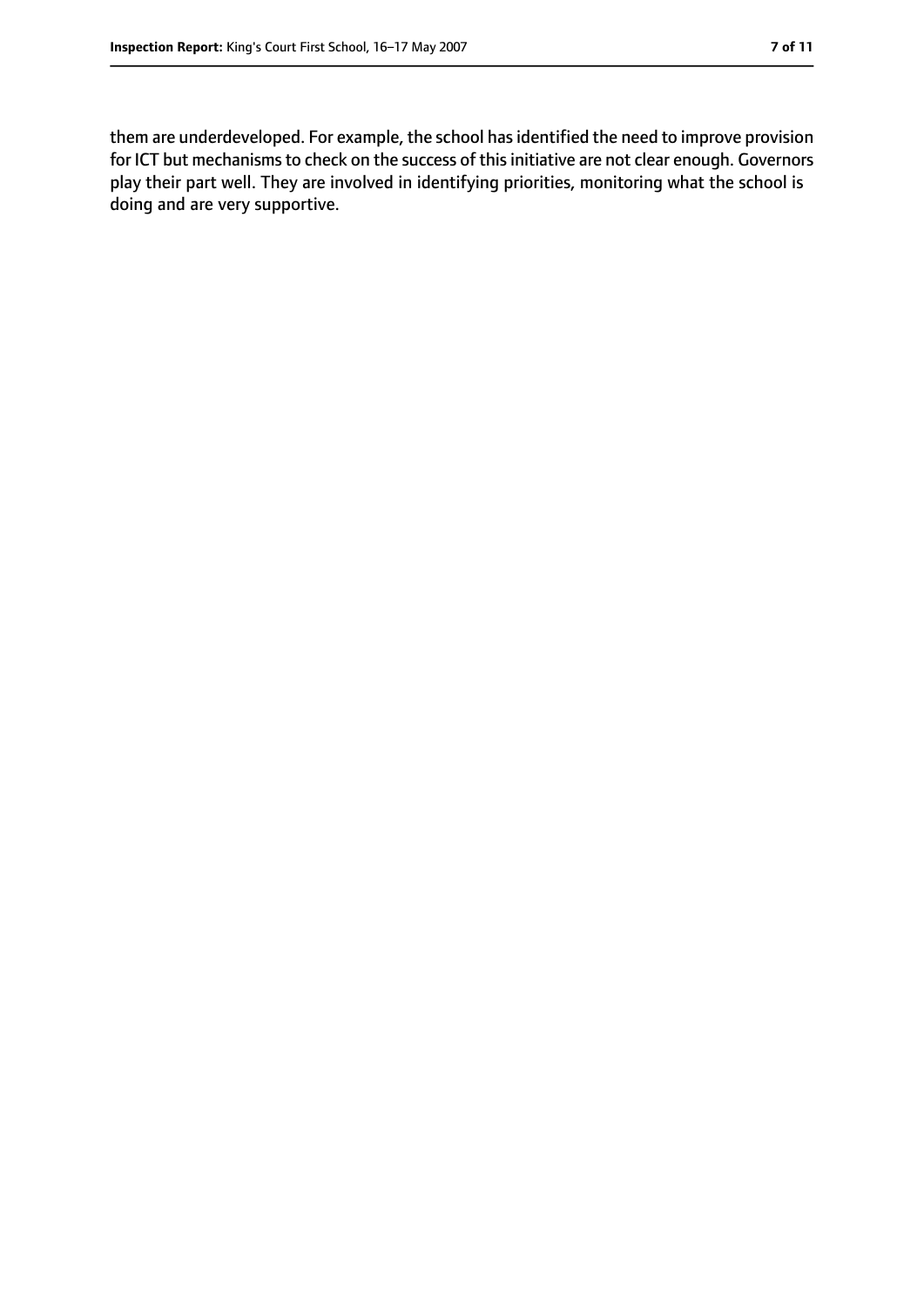**Any complaints about the inspection or the report should be made following the procedures set out in the guidance 'Complaints about school inspection', which is available from Ofsted's website: www.ofsted.gov.uk.**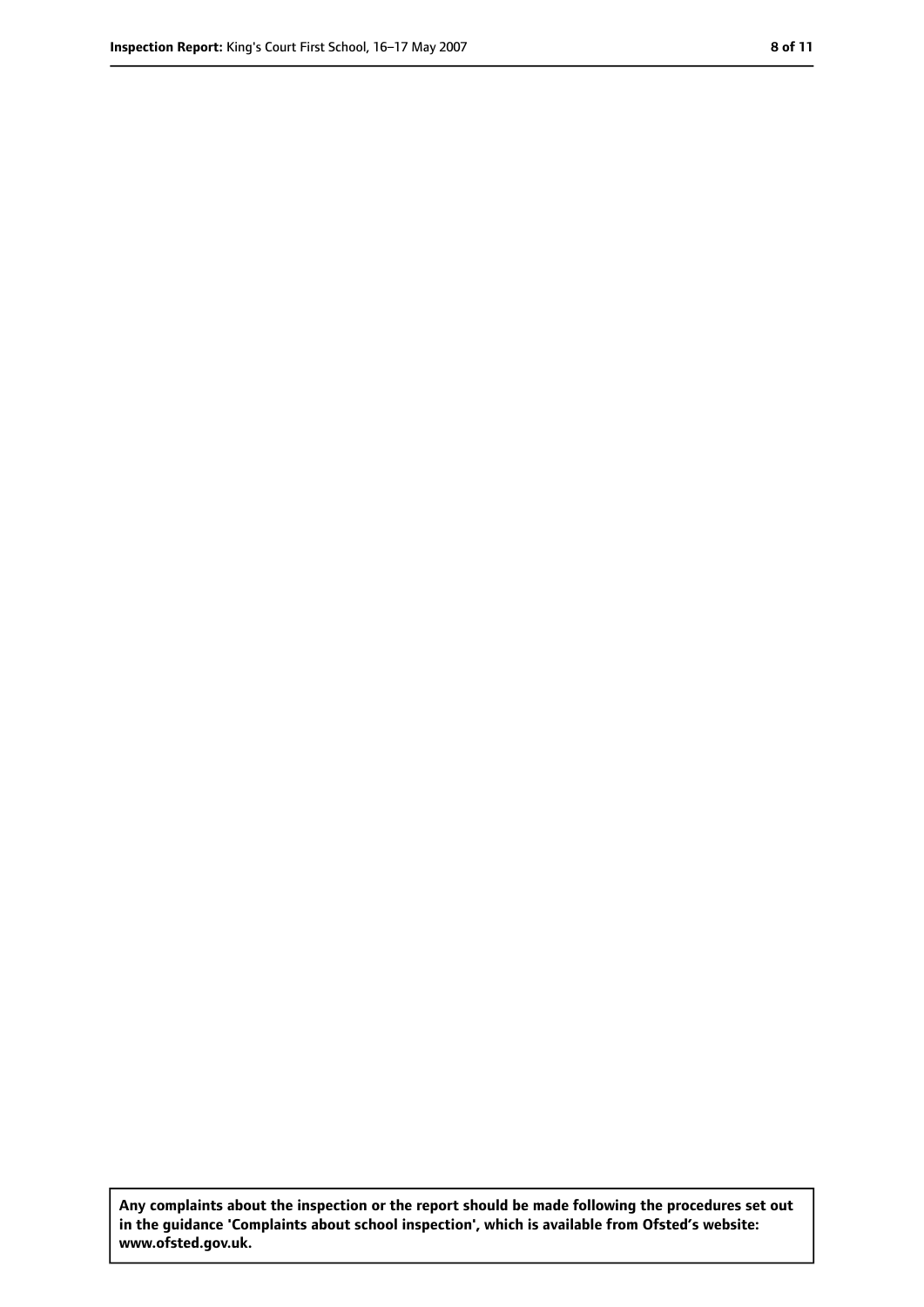#### **Annex A**

# **Inspection judgements**

| Key to judgements: grade 1 is outstanding, grade 2 good, grade 3 satisfactory, and grade 4 | <b>School</b>  |
|--------------------------------------------------------------------------------------------|----------------|
| inadeauate                                                                                 | <b>Overall</b> |

# **Overall effectiveness**

| How effective, efficient and inclusive is the provision of education, integrated<br>care and any extended services in meeting the needs of learners? |     |
|------------------------------------------------------------------------------------------------------------------------------------------------------|-----|
| How well does the school work in partnership with others to promote learners'<br>well-being?                                                         |     |
| The quality and standards in the Foundation Stage                                                                                                    |     |
| The effectiveness of the school's self-evaluation                                                                                                    |     |
| The capacity to make any necessary improvements                                                                                                      |     |
| Effective steps have been taken to promote improvement since the last<br>inspection                                                                  | Yes |

## **Achievement and standards**

| How well do learners achieve?                                                                               |  |
|-------------------------------------------------------------------------------------------------------------|--|
| The standards <sup>1</sup> reached by learners                                                              |  |
| How well learners make progress, taking account of any significant variations between<br>groups of learners |  |
| How well learners with learning difficulties and disabilities make progress                                 |  |

## **Personal development and well-being**

| How good is the overall personal development and well-being of the<br>learners? |  |
|---------------------------------------------------------------------------------|--|
|                                                                                 |  |
| The extent of learners' spiritual, moral, social and cultural development       |  |
| The behaviour of learners                                                       |  |
| The attendance of learners                                                      |  |
| How well learners enjoy their education                                         |  |
| The extent to which learners adopt safe practices                               |  |
| The extent to which learners adopt healthy lifestyles                           |  |
| The extent to which learners make a positive contribution to the community      |  |
| How well learners develop workplace and other skills that will contribute to    |  |
| their future economic well-being                                                |  |

# **The quality of provision**

| How effective are teaching and learning in meeting the full range of the<br>learners' needs?          |  |
|-------------------------------------------------------------------------------------------------------|--|
| How well do the curriculum and other activities meet the range of needs<br>and interests of learners? |  |
| How well are learners cared for, quided and supported?                                                |  |

 $^1$  Grade 1 - Exceptionally and consistently high; Grade 2 - Generally above average with none significantly below average; Grade 3 - Broadly average to below average; Grade 4 - Exceptionally low.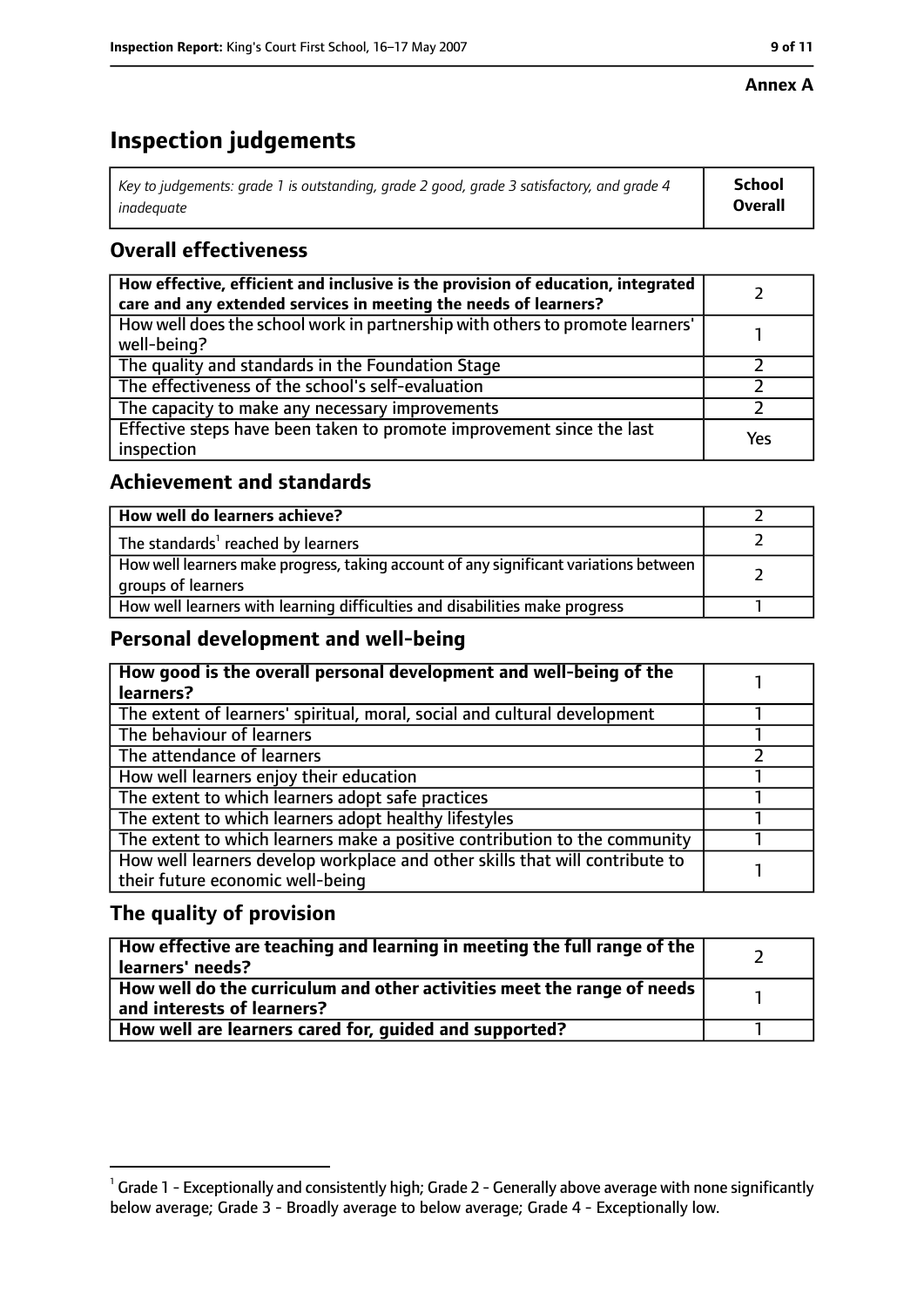# **Leadership and management**

| How effective are leadership and management in raising achievement<br>and supporting all learners?                                              |           |
|-------------------------------------------------------------------------------------------------------------------------------------------------|-----------|
| How effectively leaders and managers at all levels set clear direction leading<br>to improvement and promote high quality of care and education |           |
| How effectively performance is monitored, evaluated and improved to meet<br>challenging targets                                                 |           |
| How well equality of opportunity is promoted and discrimination tackled so<br>that all learners achieve as well as they can                     |           |
| How effectively and efficiently resources, including staff, are deployed to<br>achieve value for money                                          |           |
| The extent to which governors and other supervisory boards discharge their<br>responsibilities                                                  | 7         |
| Do procedures for safequarding learners meet current government<br>requirements?                                                                | Yes       |
| Does this school require special measures?                                                                                                      | <b>No</b> |
| Does this school require a notice to improve?                                                                                                   | Nο        |